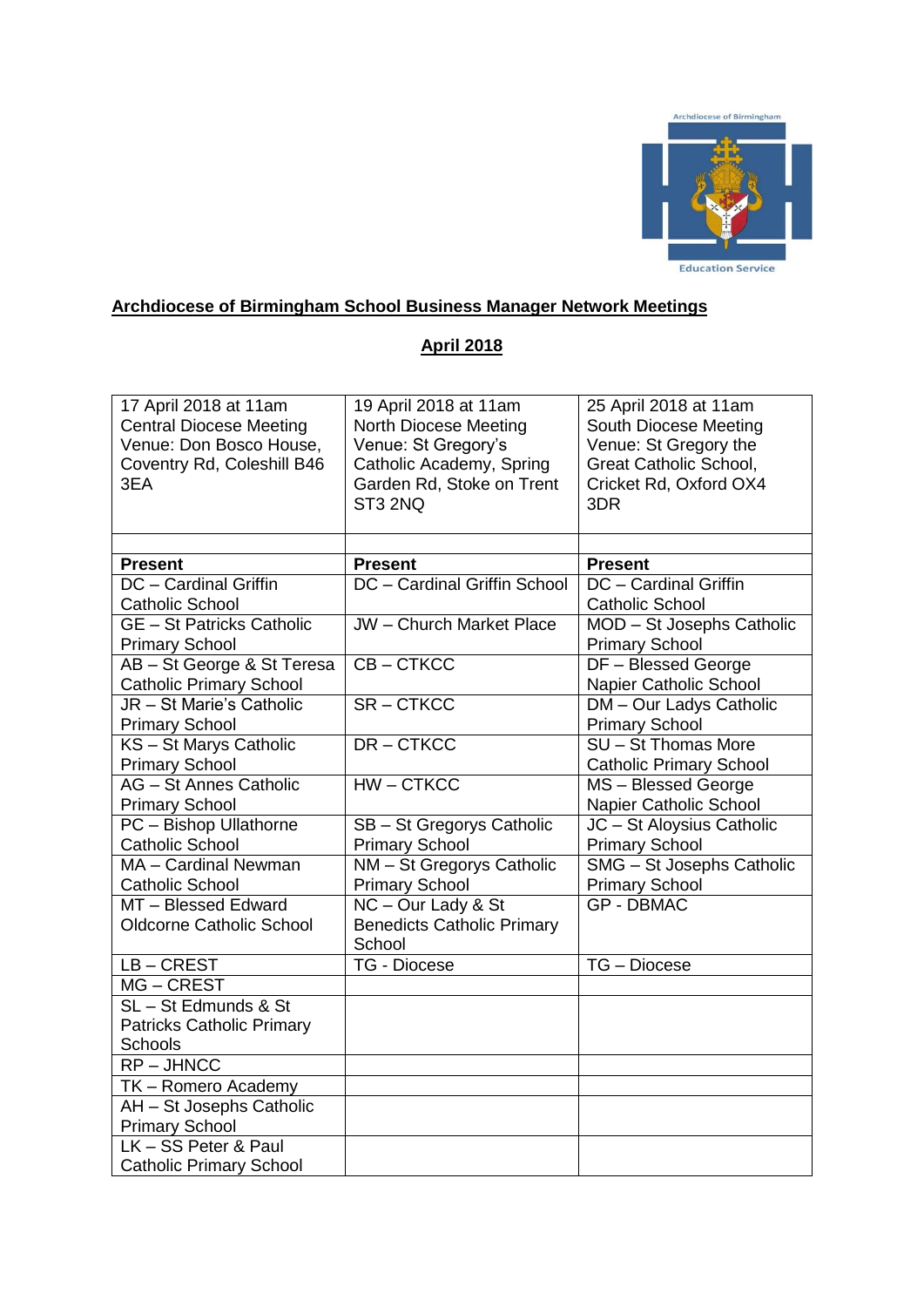| SW - St Thomas Aquinas             |  |
|------------------------------------|--|
| <b>Catholic School</b>             |  |
| LF - Lumen Christi MAC             |  |
| TC - Proforms                      |  |
| JC - Proforms                      |  |
| KS - Proforms                      |  |
| JW - ChurchMarket Place            |  |
| SM - St Francis of Assisi          |  |
| <b>Catholic School</b>             |  |
| SW - Pope John XXIII MAC           |  |
| <b>BR</b> - Bishop Cleary Catholic |  |
| <b>MAC</b>                         |  |
| TG, SL, JH<br>- Diocese            |  |

#### **Notes from the meetings and matters arising:**

- 1. DC welcomed all present and opened the meetings with a prayer.
- 2. DC acknowledged apologies given
- 3. Minutes agreed no comments as available of DES website
- 4. TG provided an update from the Diocesan Education Service (DES)

### **DES General Updates:**

#### **Capital Funding Update**

- o Academies The ESFA have published a list of those academies that have had successful CIF bids. An electronic link is provided below to the Schools capital funding website. <https://www.gov.uk/government/publications/capital-allocations>
- o Could I remind colleagues if you have had a successful bid and you haven't yet completed the landlord approval form that you do so before your project commences in order to seek trustee approval for your project. An electronic link is provided below to the form which can be found on

the DES website. [http://www.bdes.org.uk/uploads/7/2/8/5/72851667/copy\\_of\\_des\\_landlor](http://www.bdes.org.uk/uploads/7/2/8/5/72851667/copy_of_des_landlord_approval_application.xlsx)

[d\\_approval\\_application.xlsx](http://www.bdes.org.uk/uploads/7/2/8/5/72851667/copy_of_des_landlord_approval_application.xlsx)

 $\circ$  VA Schools – LCVAP Programmes for 2018/19. The DfE have recently confirmed the LCVAP allocations for LA's this year. As a result, the diocese is just finalising programmes of work with each LA. We expect to be able to inform all schools of the outcome of their LCVAP bids in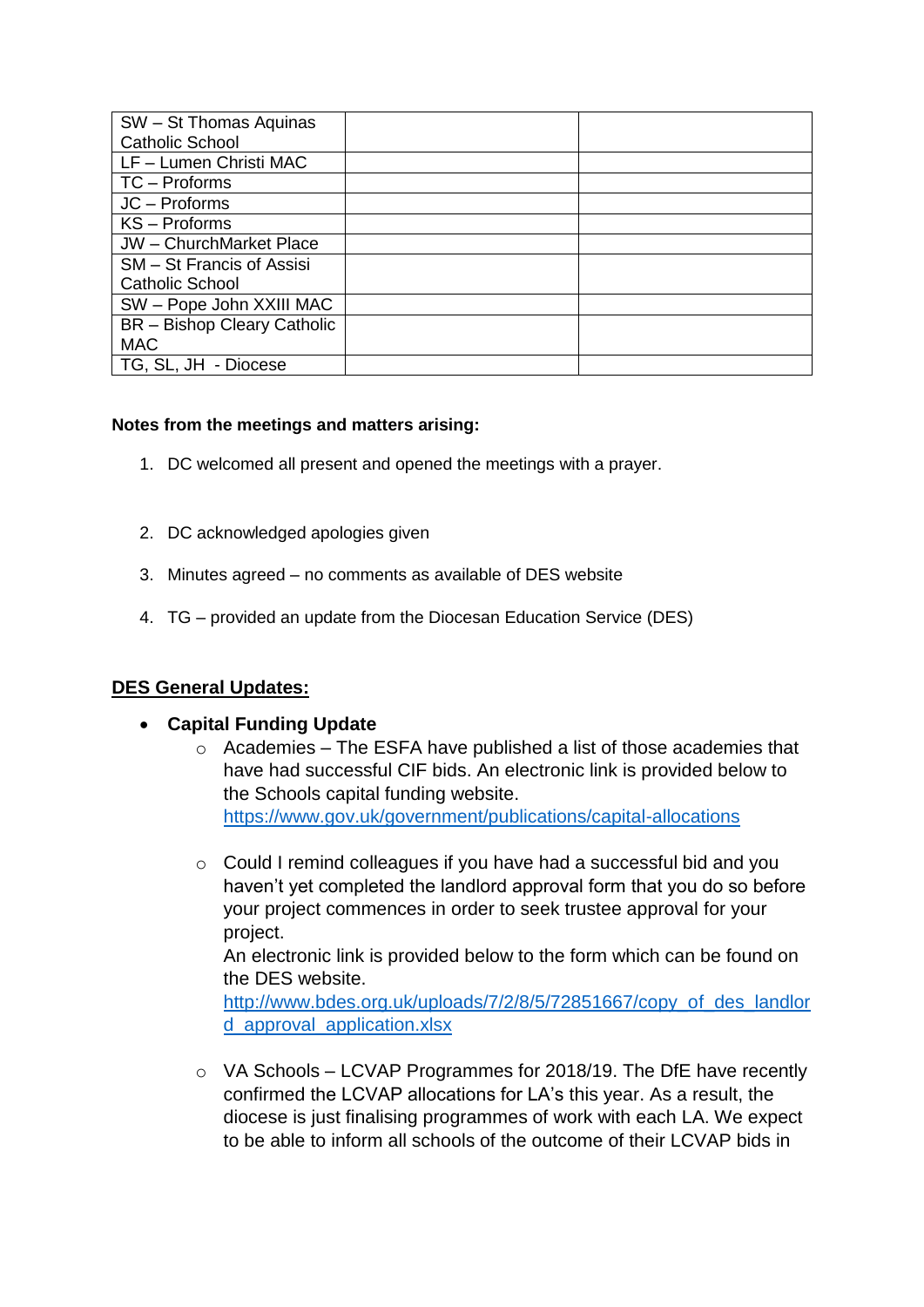the next week or two. We estimate the Catholic allocation to be approximately £5.8 million across the 13 LA's we cover.

 **Asbestos Management in Schools**. The DfE have published an Asbestos Management Assurance Process for all schools. All schools will need to log onto the portal and provide answers to the list of questions asked. **The information must be provided by 31st May 2018**. A guide is available on the website which can be accessed via the link below. Contained within the guide is also a link to the portal itself. [https://assets.publishing.service.gov.uk/government/uploads/system/uploads/](https://assets.publishing.service.gov.uk/government/uploads/system/uploads/attachment_data/file/684966/Asbestos_Management_Assurance_Process__User_guide.pdf)

[attachment\\_data/file/684966/Asbestos\\_Management\\_Assurance\\_Process\\_\\_](https://assets.publishing.service.gov.uk/government/uploads/system/uploads/attachment_data/file/684966/Asbestos_Management_Assurance_Process__User_guide.pdf) [User\\_guide.pdf](https://assets.publishing.service.gov.uk/government/uploads/system/uploads/attachment_data/file/684966/Asbestos_Management_Assurance_Process__User_guide.pdf)

- **Academy update**. A number of existing MAC's are continuing their expansion discussions while discussion is on-going amongst some groups of VA schools forming new MAC's. To date there are 100 schools in 18 MAC's across the diocese. So just under half of all schools in the diocese are now academies. The DfE have revised its suite of documents; the Master Funding Agreements, Mainstream Supplemental Funding Agreements and Mainstream Single Funding Agreements were published earlier this month on the Gov.Uk website.
- **MAC Monitoring Meetings update and initial feedback**. As part of the monitoring and evaluation function of the DES, earlier this year a series of monitoring and evaluation meetings were held with MAC representatives to monitor the financial performance of the MAC. We have met with the majority of MAC's to date and are in the process of consolidating feedback which will be provided at the Chair of MAC's meeting later this month.

The DES would welcome feedback on the process.

- **Place Planning**. The DES continues to work with some LA's on school expansion programmes. The focus now seems to have moved from the provision of additional primary places to the provision of secondary and special school places.
- **External funding sources for schools to consider**.

o *Support for Schools to Set Up Breakfast Clubs (UK*). Magic breakfast is a registered charity that aim to end hunger as a barrier to education in UK Schools by providing healthy breakfast food to children most in need. A "magic" breakfast is designed to give children energy, protein, vitamins and minerals, is low in sugar, salt and fat and complies with the Government's school food standards. The charity believes that no child should start the school day too hungry to concentrate and is currently accepting applications from schools across the UK with over 35% Free School Meal eligibility, or 50% Ever 6 FSM. Applications can be made at any time. The charity does currently have a waiting list of schools but is committed to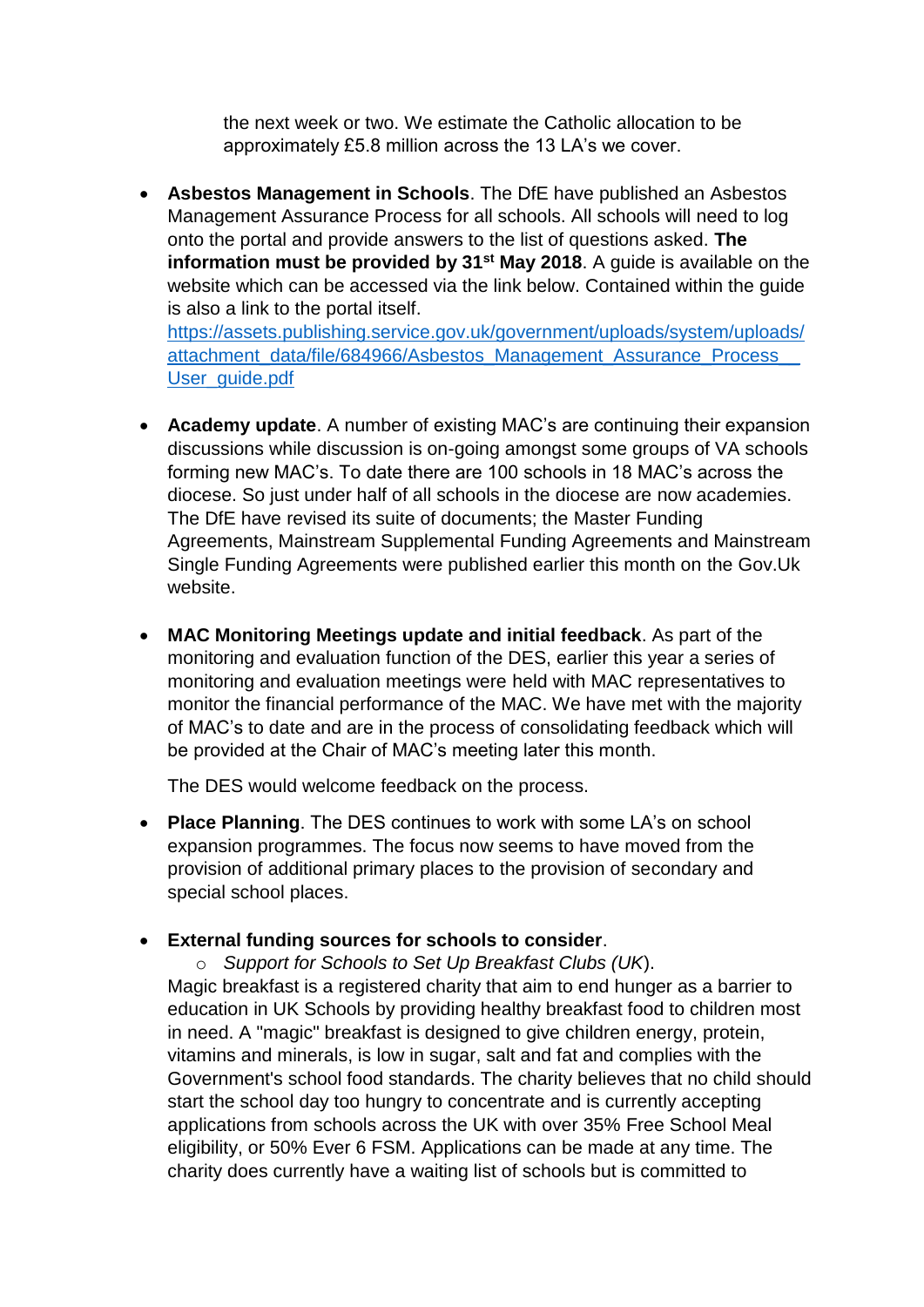reaching each of them as soon as funding is available. More information is available at: [http://www.magicbreakfast.com/apply-for-magic-breakfast](http://www.magicbreakfast.com/apply-for-magic-breakfast-provision)[provision](http://www.magicbreakfast.com/apply-for-magic-breakfast-provision)

### o *Greggs Foundation Breakfast Club Grants*

The Greggs Foundation currently supports 380 breakfast clubs throughout England, Scotland and Wales. Schools that are interested in opening a breakfast club at your school must be able to show that at least 40% of your pupils qualify for free school meals and that the school serves a disadvantaged community. School should able to attract adult volunteers to help run the scheme and attendance at the club must be free for all pupils. The Foundation uses the money to support breakfast clubs through an initial start-up grant for equipment such as chest freezers to store food items or toys and activities for the club. Greggs Foundation also makes a payment each term towards other food items and Greggs plc donates bread from the nearest shop.

More information at: <https://www.greggsfoundation.org.uk/breakfast-clubs>

## o *Foyle Foundation Schools Library Programme.*

State funded schools as well as dedicated schools that do not have or want to improve their libraries can apply for funding through the Foyles Foundation Schools Library Programme. Priority will be given to primary schools and to funding library books. The Foundation will also consider contributions towards e-readers, library software, necessary IT equipment and specialist seating/desks. Preference will be given to schools which can clearly demonstrate that their library can be maintained and renewed in the future. The average grant made under this programme is between £3,000 and £10,000. Applications will be strengthened if the PTA/Friends group can support the project. Applications can be submitted at any time. More information at: [http://www.foylefoundation.org.uk/how-to-apply/state](http://www.foylefoundation.org.uk/how-to-apply/state-schools.php)[schools.php](http://www.foylefoundation.org.uk/how-to-apply/state-schools.php)

- The DFE have published updated quidance on the treatment of surplus or deficit balances when a school converts to an academy. Further guidance can be found by clicking on the link below: [https://assets.publishing.service.gov.uk/government/uploads/system/uploads/](https://assets.publishing.service.gov.uk/government/uploads/system/uploads/attachment_data/file/692787/School_balances_on_conversion_submission.pdf) [attachment\\_data/file/692787/School\\_balances\\_on\\_conversion\\_submission.pd](https://assets.publishing.service.gov.uk/government/uploads/system/uploads/attachment_data/file/692787/School_balances_on_conversion_submission.pdf) [f](https://assets.publishing.service.gov.uk/government/uploads/system/uploads/attachment_data/file/692787/School_balances_on_conversion_submission.pdf)
- **Health & Safety** presentation provided by Crest Education Safety Services offering a service to schools and academies. Further information can be found on their website: [http://www.crestsafety.co.uk/health-and-safety-support](http://www.crestsafety.co.uk/health-and-safety-support-packages/)[packages/](http://www.crestsafety.co.uk/health-and-safety-support-packages/)
- **Department for Education update.** The parliamentary sub-committee has recently launched an inquiry to inform the Department for Education's bid for